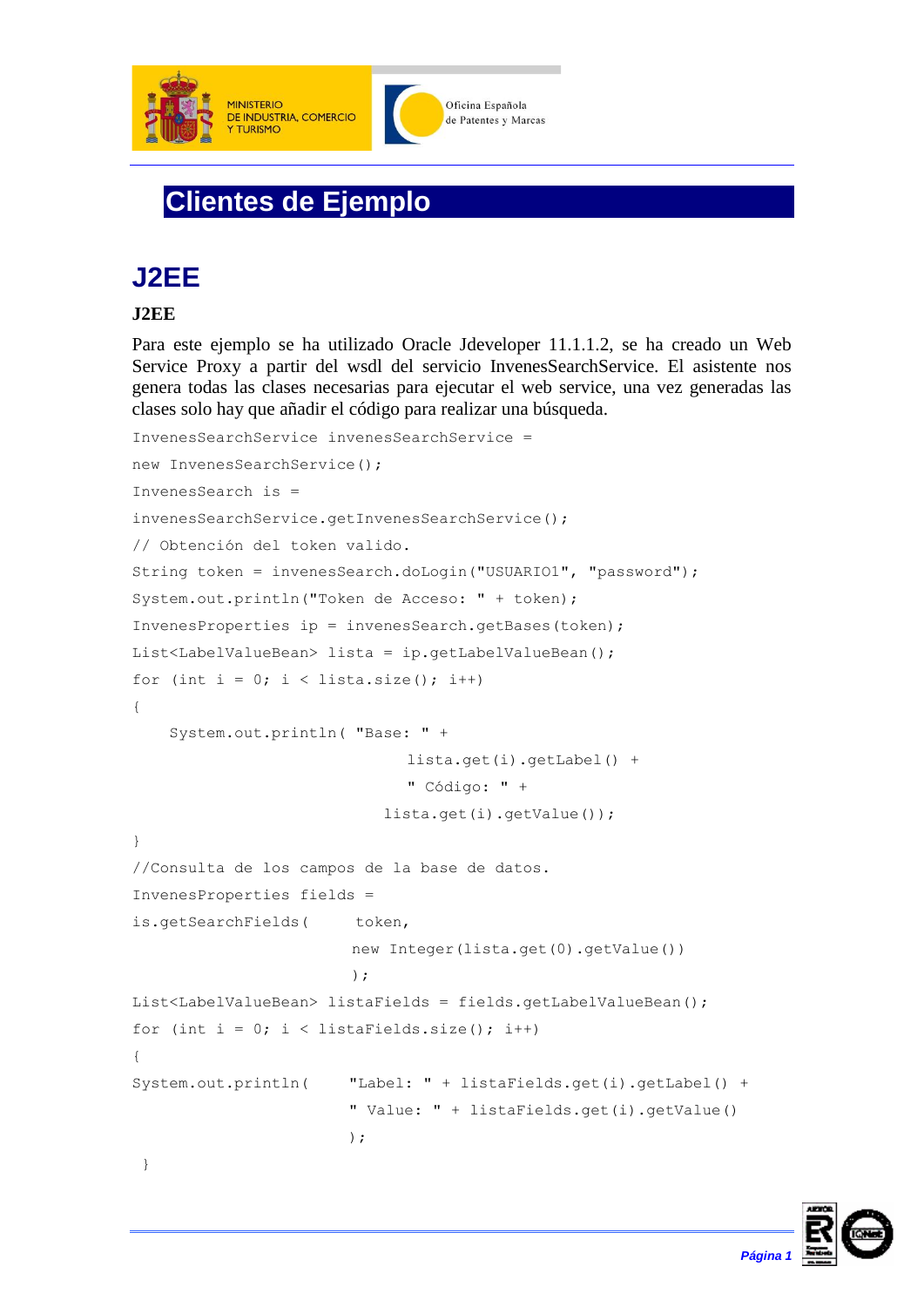



```
//Consulta
SearchResult res =
         is.doSearch( token, 
                         new Integer(lista.get(0).getValue()), "CASA",
                           "TITU", null, null, 1, 25);
       List<Reference> refes = res.getReferences();
      for (int i = 0; i < refes.size(); i++)
       {
        Reference reference = refes.get(i);
         System.out.println(reference.getIdReference());
         System.out.println(reference.getPublicationNumber());
         System.out.println(reference.getUrlReference());
         System.out.println(reference.getUrlImage());
        for (int k = 0; k < reference.getUrlsPDF().size(); k++)
         {
                   System.out.println(reference.getUrlsPDF().get(k).toSt
                   ring());
         }
        for ( int j = 0;
                   j < reference.getFieldNames().size(); 
                   j++)\{System.out.println( reference.getFieldNames().get(j) +
                                      \mathbf{u} \mathbf{u} + reference.getFieldValues().get(j));
         }
       }
     } catch (NumberFormatException nfe)
     {
       nfe.printStackTrace();
     } catch (SesionExpiradaException_Exception see_e)
     {
      see e.printStackTrace();
     } catch (InvenesWebException_Exception iwe_e)
\left\{\begin{array}{ccc} & & \\ & & \end{array}\right\}iwe_e.printStackTrace();
```
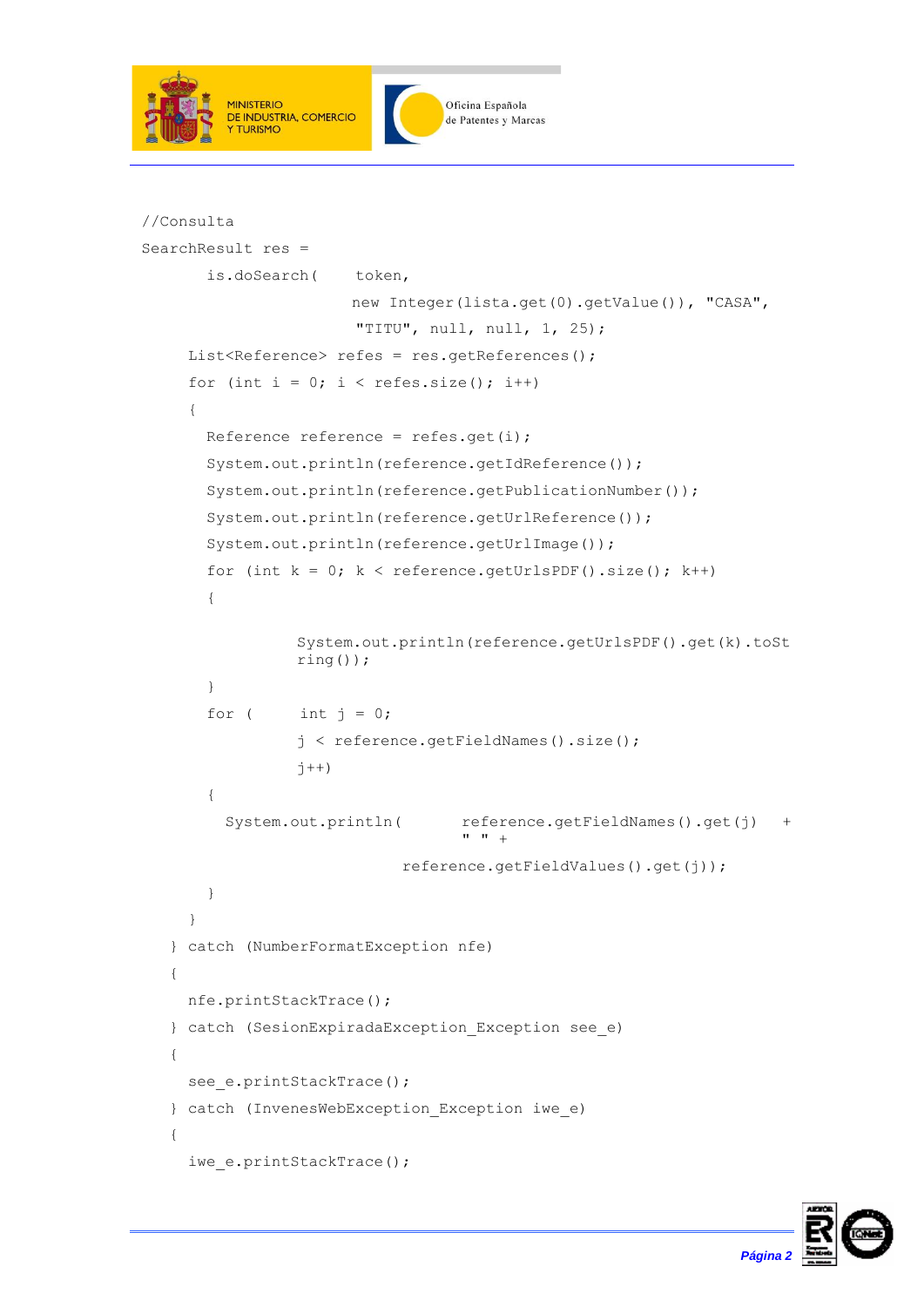

MINISTERIO<br>DE INDUSTRIA, COMERCIO<br>Y TURISMO



Oficina Española<br>de Patentes y Marcas

}

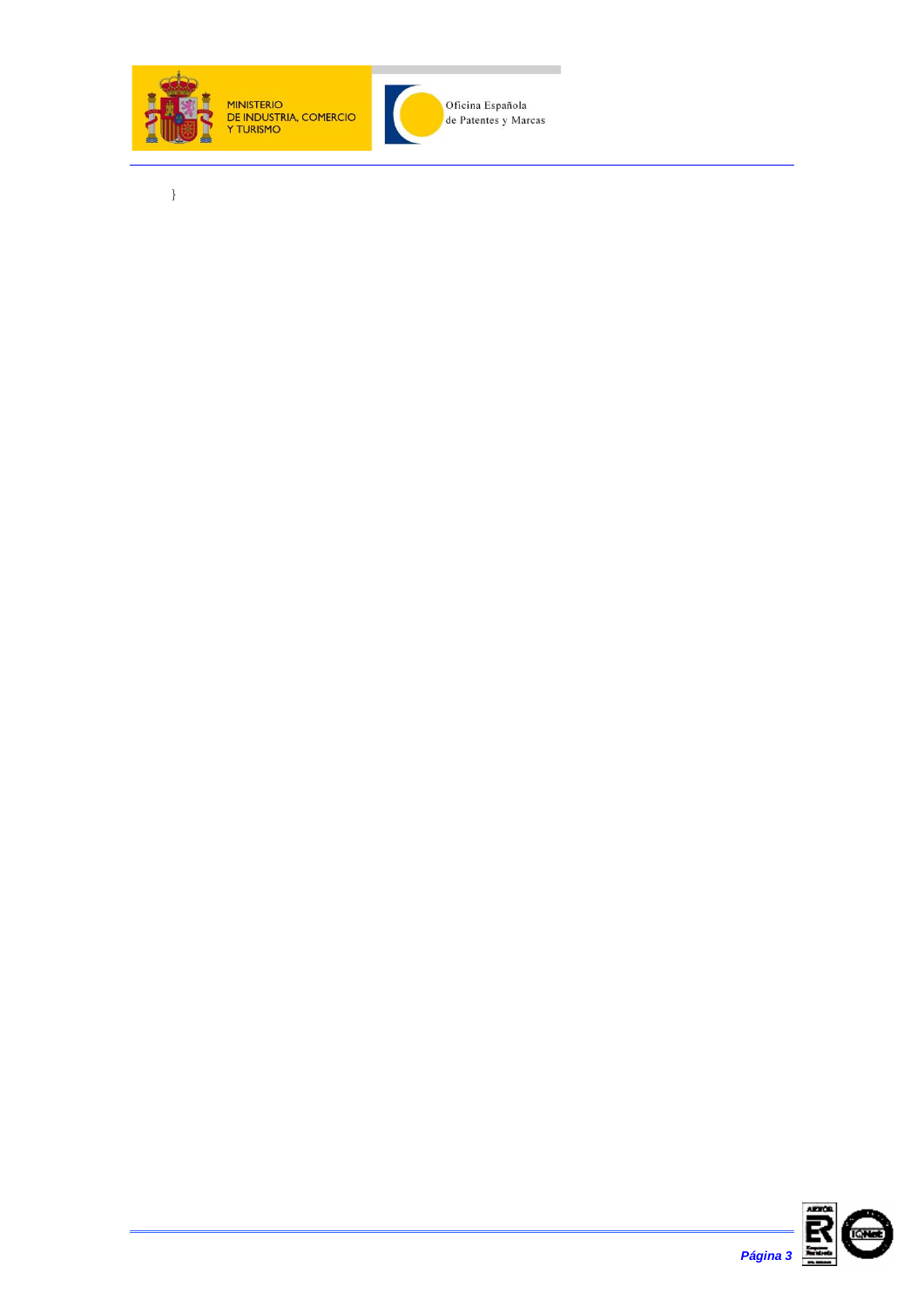

## **VISUAL BASIC**

#### Function Invenes()

Next

```
 Dim MiServicio As es.oepm.pruebainvenes1.InvenesSearchService 
= New es.oepm.pruebainvenes1.InvenesSearchService
         Dim MiResultado As System.IAsyncResult
         Dim callback As System.AsyncCallback
         Dim Objeto As Object
         Dim Resultado As String
         Dim Token As String
         Dim I, J, K As Long
         'Obtenemos un Token para poder realizar la búsqueda
         MiResultado = MiServicio.BegindoLogin("USUARIO", "CONTRASEÑA", 
callback, Objeto)
         Token = MiServicio.EnddoLogin(MiResultado)
         'Para conocer las bases disponibles
         Dim Bases() As es.oepm.pruebainvenes1.labelValueBean
         MiResultado = MiServicio.BegingetBases(Token, callback, 
Objeto)
         Bases = MiServicio.EndgetBases(MiResultado)
         Console.WriteLine("Bases disponibles:")
        For I = 0 To Bases. Length - 1
             Console.WriteLine(Bases(I).value & " " & Bases(I).label)
         Next
         'Para conocer los campos de búsqueda
         Dim Campos() As es.oepm.pruebainvenes1.labelValueBean
         MiResultado = MiServicio.BegingetSearchFields(Token, 
Val(Bases(0).value), True, callback, Objeto)
         Campos = MiServicio.EndgetSearchFields(MiResultado)
         Console.WriteLine()
         Console.WriteLine("Campos disponibles:")
        For I = 0 To Campos. Length - 1
             Console.WriteLine(Campos(I).value & " " & Campos(I).label)
         Next
         'Para conocer los campos de resultados
         MiResultado = MiServicio.BegingetResultFields(Token, 
Val(Bases(0).value), True, callback, Objeto)
         Campos = MiServicio.EndgetResultFields(MiResultado)
         Console.WriteLine()
         Console.WriteLine("Campos disponibles:")
        For I = 0 To Campos. Length - 1
             Console.WriteLine(Campos(I).value & " " & Campos(I).label)
```
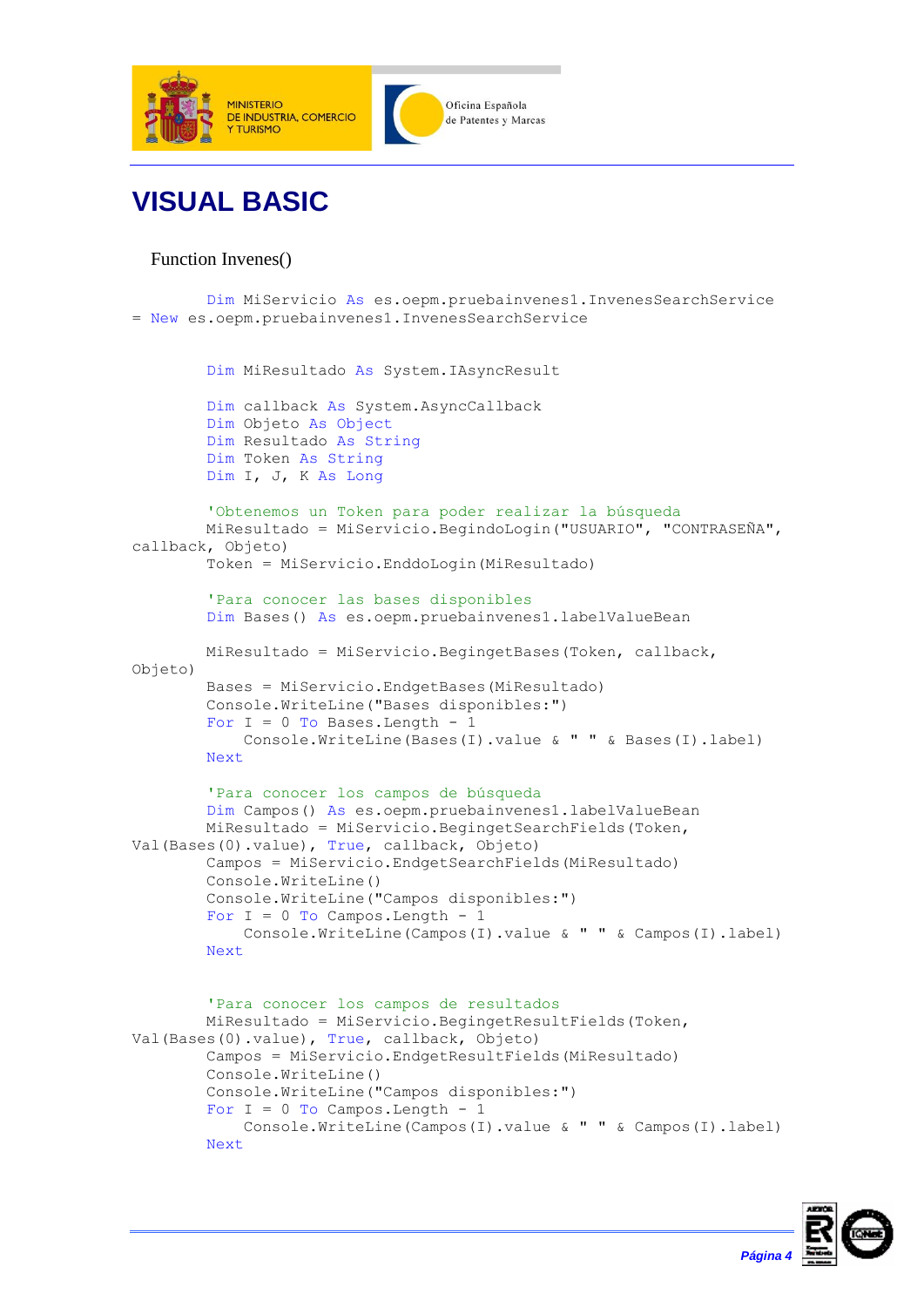

**MINISTERIO** DE INDUSTRIA, COMERCIO **Y TURISMO** 



Oficina Española de Patentes y Marcas

 Dim Descripcion As Invenes\_WebService.es.oepm.pruebainvenes1.invenesResult -<br>MiResultado = MiServicio.BegingetDesc(Token, "A1", "2319832", callback, Objeto) Descripcion = MiServicio.EndgetDesc(MiResultado) Dim Reivindicaciones As Invenes\_WebService.es.oepm.pruebainvenes1.invenesResult MiResultado = MiServicio.BegingetClaims(Token, "A1", "2319832", callback, Objeto) Reivindicaciones = MiServicio.EndgetClaims(MiResultado) Dim IET As Invenes\_WebService.es.oepm.pruebainvenes1.invenesResult MiResultado = MiServicio.BegingetSearchReport(Token, "A1", "2319832", callback, Objeto) IET = MiServicio.EndgetSearchReport(MiResultado) Dim OpinionEscrita As Invenes\_WebService.es.oepm.pruebainvenes1.invenesResult MiResultado = MiServicio.BegingetWrittenOpinion(Token, "A1", "2319832", callback, Objeto) OpinionEscrita = MiServicio.EndgetWrittenOpinion(MiResultado) Dim Xml As String MiResultado = MiServicio.BegingetXMLInfo(Token, "D0500481-18", callback, Objeto) Xml = MiServicio.EndgetXMLInfo(MiResultado) Dim Resumen As Invenes\_WebService.es.oepm.preinvenes.invenesResult MiResultado = MiServicio.BegingetSummary(Token, "ES", "0225001", "U", callback, Objeto) Resumen = MiServicio.EndgetSummary(MiResultado) MiResultado = MiServicio.BegingetSummary(Token, "ES", "0225001", "A1", callback, Objeto) Resumen = MiServicio.EndgetSummary(MiResultado) Dim ResumenPorReferencia As String MiResultado = MiServicio.BegingetResumen(Token, "P200202029", callback, Objeto) ResumenPorReferencia = MiServicio.EndgetResumen(MiResultado) Dim Imagenes As Invenes\_WebService.es.oepm.pruebainvenes1.invenesResult MiResultado = MiServicio.BegingetImages(Token, "2280969", callback, Objeto) Imagenes = MiServicio.EndgetImages(MiResultado) Dim Pdfs As Invenes\_WebService.es.oepm.pruebainvenes1.invenesResult MiResultado = MiServicio.BegingetPDF(Token, "A1", "2319832", callback, Objeto) Pdfs = MiServicio.EndgetPDF(MiResultado)